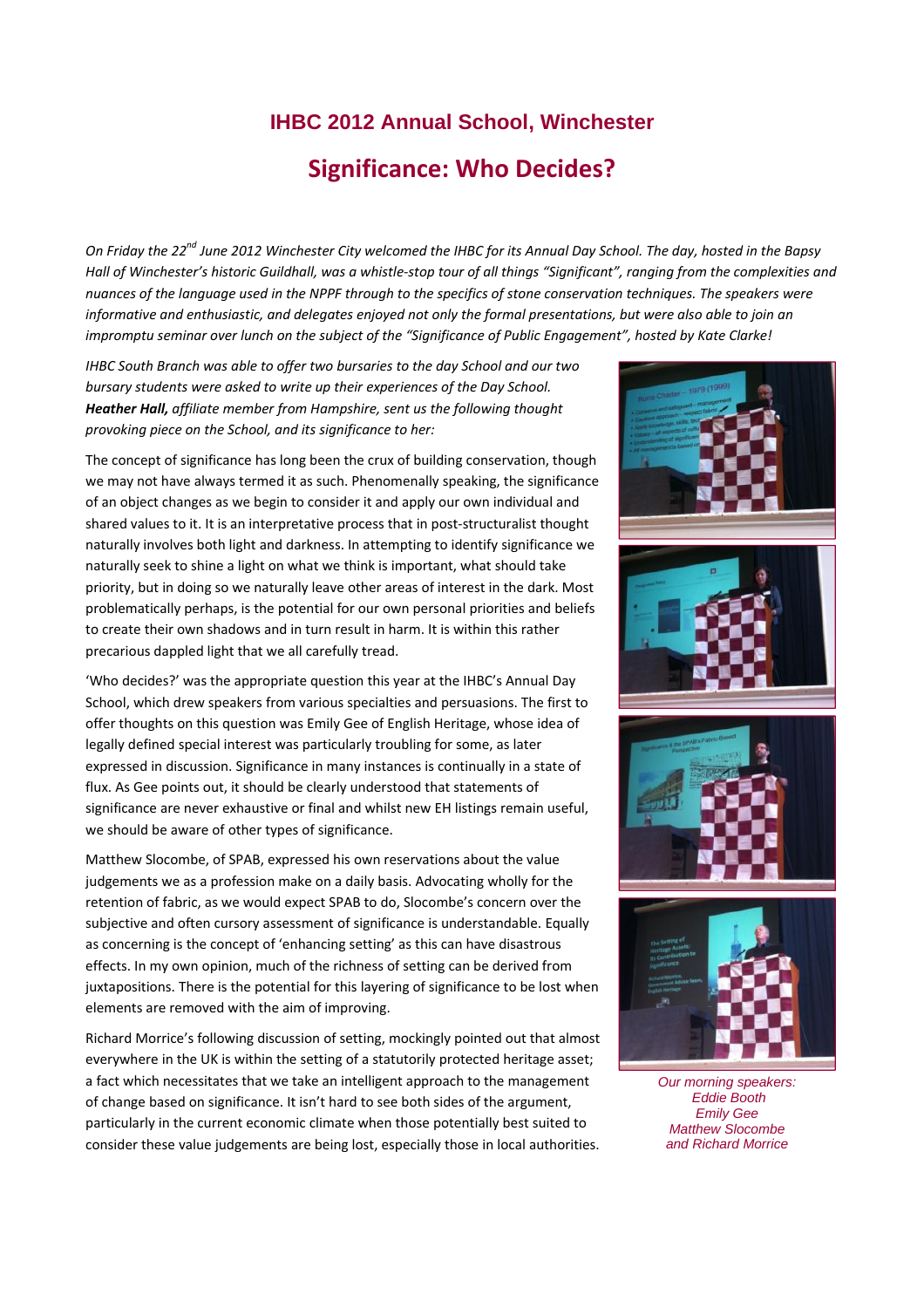### **IHBC 2012 Annual School, Winchester**

The afternoon session saw Alison Henry, Frank Green, and Kim Wilkie deliver presentations based on their respective disciplines' approach to the topic. Wilkie's discussion entitled The Historic Landscape: Significance and Change was particularly stimulating and enjoyable. His journey through various case‐studies reminds us that heritage is alive as much as it is of the past. Ultimately, it should inspire us, forcing us to continually re‐examine the question of what is significant.

Finally, Chris Wood's discussion of climate change's effect on significance brought up the ever‐controversial Green Deal. The government programme threatens dramatic repercussions for heritage and significance, but also exciting opportunities to increase knowledge of the performance of historic buildings by filling existing research gaps.

So then, if we had to answer the question 'Who Decides?', it would have to be, ultimately, all of us; for whilst the speakers expressed particular views, none of them was right or wrong. They all shone a light on a particular aspect of significance that was specific to their beliefs and approach towards the historic environment. If we should take anything from this, it is a reminder that when we highlight a significance, we also potentially conceal another.

Overall, the day in Winchester was hugely enjoyable (despite the rain) and certainly thought provoking. I'd like to thank the IHBC South Branch for providing the bursary, which allowed me to take part in the day's activities, including the Annual Dinner. The event brought together a broad range of topics and interesting debate.

#### *Claudia Fantino, affiliate member from Reading University College of Estate Management, tells us what she learnt from the day*

As a student of the MSc in Conservation of the Historic Environment it was an interesting and useful experience opportunity, in order to achieve more knowledge about managing assets' significance.

After Eddie Booth's introduction, which briefly analyzed the origin of the meaning of significance from the beginning of the 20th century to today, Emily Gee, from English Heritage, underlined the importance of recognising and celebrating significance through a flexible approach to designation (as written in the Implementation of the Penfold Review). Assessing the recent past was another issue to stress, because only 620 buildings built after the Second World War are listed. Her point about assessing places of historic interest and not only fabric, as in the examples of John Lennon's House – "Mendips" and the Milton Keynes Shopping Centre, stimulated a few interesting audience reactions. Finally, the designation challenge associated with trying to better articulate significance in new listings was discussed, and the benefits that this more detailed approach will have for Local Authorities and other interested parties, especially in relation to the newly listed  $20<sup>th</sup>$  century structures.

Matthew Slocombe, SPAB caseworker and Director designate of SPAB, made a brilliant and provoking speech, suggesting a critical approach to the Historic Environment. He stressed the SPAB approach that the fabric value‐based decision‐making process is the most relevant. The significance of assets designated for their relationship to ideas and concepts is difficult to define, and therefore to preserve. The SPAB fabric‐based perspective tries to understand the big difference between character and significance



*Winchester Guildhall* 



*The Bapsy Hall Winchester Guildhall* 



*Question Time: Get ready for a grilling!* 



*Enjoying the display stands during the lunch break*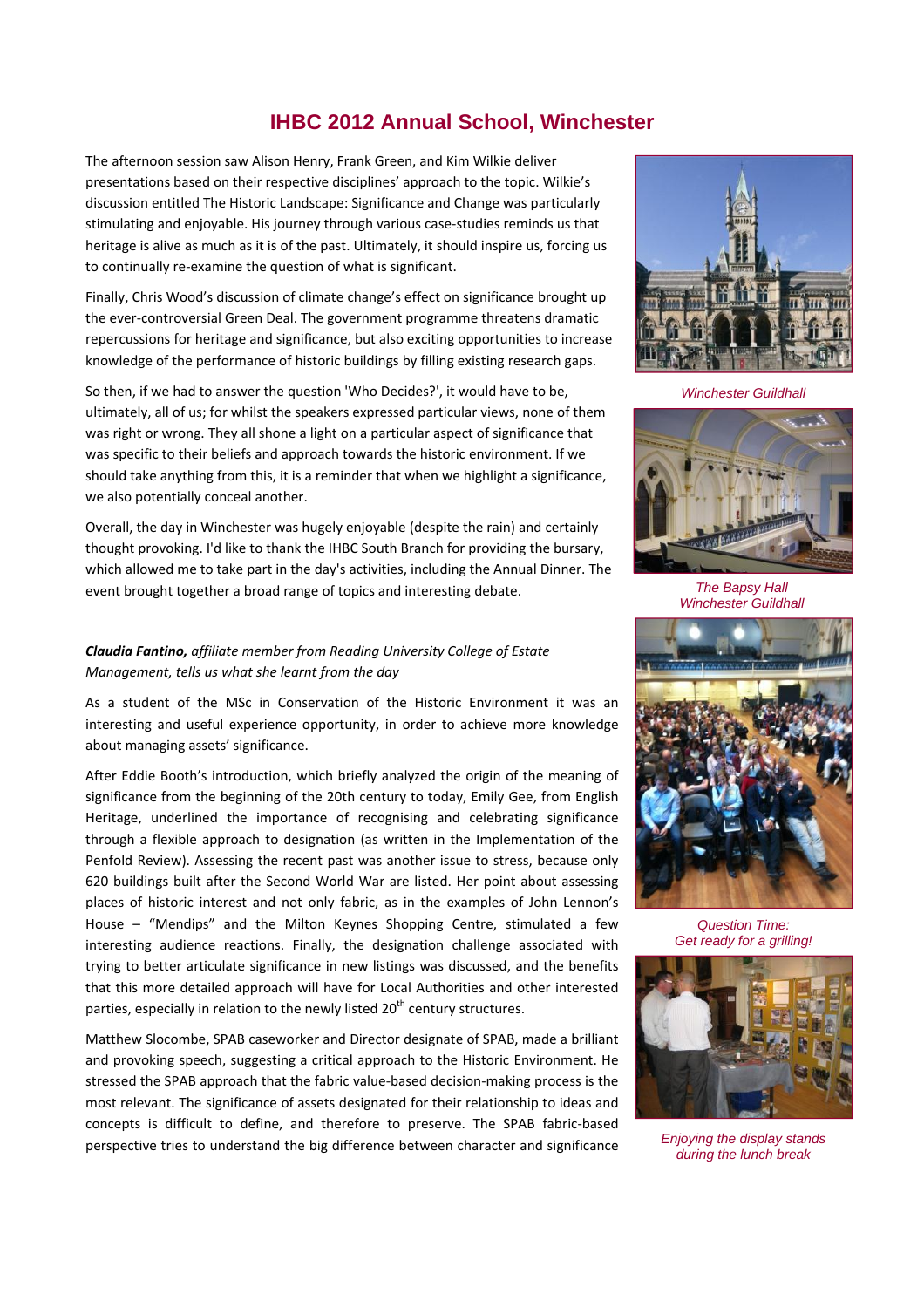#### **IHBC 2012 Annual School, Winchester**

which often leads to deceptive considerations (like valuing "ancientness" in a building just because of the character when in fact the fabric is a recent repair). In addition he said that sometimes the value of an asset is considered more important than other objects they are related with. Therefore, it is possible that ideas of enhancement of existing significance is, actually, not giving more significance to the assets. Finally, he made a good point about where destruction of fabric takes place, such as the example of a church torn apart by an IRA bomb and rebuilt so that there is no evidence of the explosion; would it be more sensible, where possible, to have rebuilt the church in such a way as to reflect that event and give future generations evidence of what had happened, or to simply not rebuild at all and leave the memories of the past?

Richard Morrice was the last speaker of the morning, analyzing the setting of the heritage assets and their contribution to significance. He ran through and compared the old PPS5 with the new NPPF policies, concluding that PPS5 emphasised the value of setting to significance, a position which is expanded upon in the NPPF, with setting including both the buildings and location, and people experiences surrounding it. He also stressed that setting varies and changes over time and so the significance changes also, any development capable of affecting the significance has to be included in the setting and setting hasn't to be designed to be considered; unintentional views are also setting

The lunch time break gave delegates the opportunity to have a look at the exhibition stands (among them, I was really impressed by the ten English Heritage publications about conservation) and to join the Kate Clarke workshop about significance. She suggested a good way to deal with and articulate significance, and discussed the role that management plans have in understanding places. Kate also emphasised the need to engage with and value the contribution of specialists and non‐specialists alike, and the way in which "impact assessment" can be used to define significance and avoid harm.

The afternoon began with Alison Henry, who explained a universal method applicable to the conservation of materials by analyzing five different types of conservation options in relation to her specialism - stone. She emphasised that studying, understanding and repairing materials can help to retain the authenticity of the asset, enhance its historical value, and maintain the link with the past. She explained how authenticity is affected by material, how evidential and historic values are affected by alteration and aesthetic value can be modified by weathering.

Frank Green, archaeologist from the New Forest National Park, described the significance of the park given by‐its rare values (like the salt building house and the historical cottages), the management of the National mapping programme and the *LiDar* Assessment Project. In addition, he pointed out how, sometime, it can be difficult explaining and passing on to the public, all the important aspects of the National Park.

Kim Wilkie, Landscape Architect, underlined the importance of the *Genius*, the *Use* and the *Beauty* in working within landscape projects. His message was that parks and landscapes have to be kept along with their natural changes; the professionals have to be inspired by the original design without ruining the significance of the historical place.

The last speaker was Chris Wood who dealt with the Green Deal issue and the conflict between building and energy conservation. He made an important point about the improvement of energy efficiency by saying that such works rarely enhance significance, even if they do cut carbon emissions. Among many good examples, he underlined how wall insulation can have damaging effects on historic buildings, how roof insulation









*Our afternoon speakers: Alison Henry Frank Green Kim Wilkie and Chris Wood*